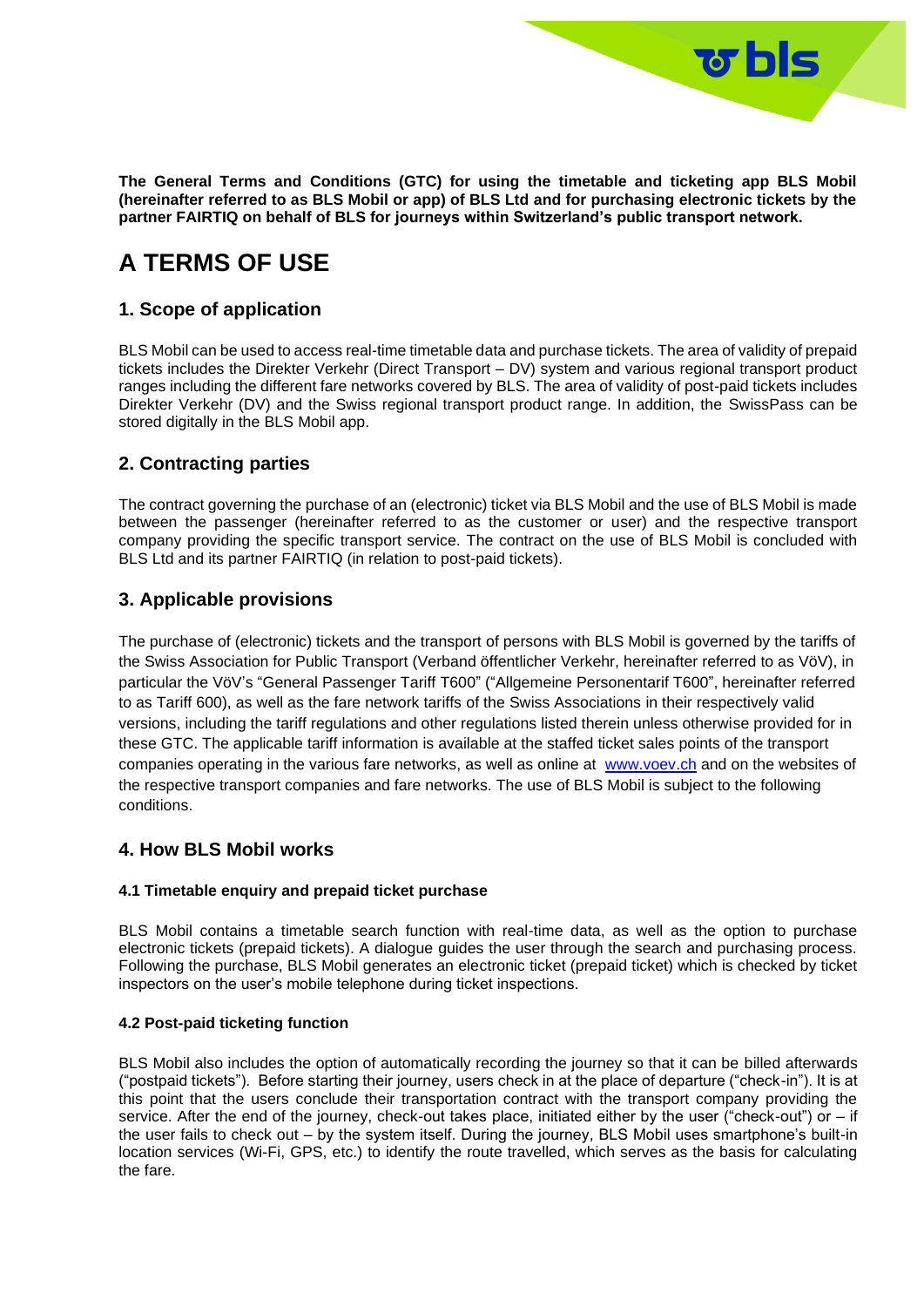

Following check-out, the app displays the provisional fare in line with the applicable fare regulations for the route travelled. At the end of regular services, the cheapest price ("best possible price") for the routes travelled – in line with the product range under consideration – is definitively calculated and billed.

For ticket inspection purposes, BLS Mobil generates an electronic inspection element ("travel entitlement"), which can be checked by the inspection staff on the user's mobile phone. If the user fails to check out on completion of his or her journey, then at the end of regular services a check-out is executed so that the journeys undertaken can be billed for the day concerned.

### **4.3 SwissPass Mobile**

BLS Mobil offers the opportunity to store the SwissPass card digitally in BLS Mobil via a valid SwissPass login. Thanks to this function, the SwissPass can be shown to the ticket inspector on the user's mobile telephone in the BLS Mobil app. All regulations on SwissPass Mobile are available at: [www.swisspass.ch/enswisspassmobile.](https://www.swisspass.ch/enswisspassmobile.xhtml)

### **5. Download and Registration**

The user can download BLS Mobil via the App Store and use it on Android and iOS devices with or without registering. Without registering personal data, it is only possible to use the timetable information function. Before purchasing electronic tickets for the first time (prepaid or post-paid tickets), the user has to register using their SwissPass login. After registering using their SwissPass login, the user will receive an e-mail containing an access code which has to be entered on the prescribed form to complete the registration process. Further information on the SwissPass login is available at: [www.swisspass.ch.](https://www.swisspass.ch/oevlogin/login)

For the purchase of post-paid tickets, it is also necessary to authenticate the user via their mobile telephone number. After entering their mobile telephone number, the customer receives a text message containing a registration code which must be entered in the prescribed form in order to successfully complete the registration process.

### **6. Payment method**

In order to purchase tickets via BLS Mobil, the user will require a valid payment method (Clause 10).

The payment method will be saved for future payments after it has been successfully added.

The payment details are only stored by the payment service provider, and not on BLS Mobil or on the BLS back-end systems.

### **7. Mobile device**

A compatible mobile telephone (smartphone) is needed to use BLS Mobil. BLS Mobil can be used on iOS (Version 11.0 or newer) as well as on Android devices (Version 5 or newer). The user is responsible for ensuring that their mobile telephone is protected against third-party access and remains functional throughout the entire journey following the purchase of a ticket using BLS Mobil (including: device type/operating system, functioning SIM card, battery charged before travelling).

### **8. Mobile phone network**

The functionality of BLS Mobil relies on data transfer via a mobile network provider. It is therefore assumed that the user has a valid mobile phone contract with a mobile network provider, including an active, functioning SIM card.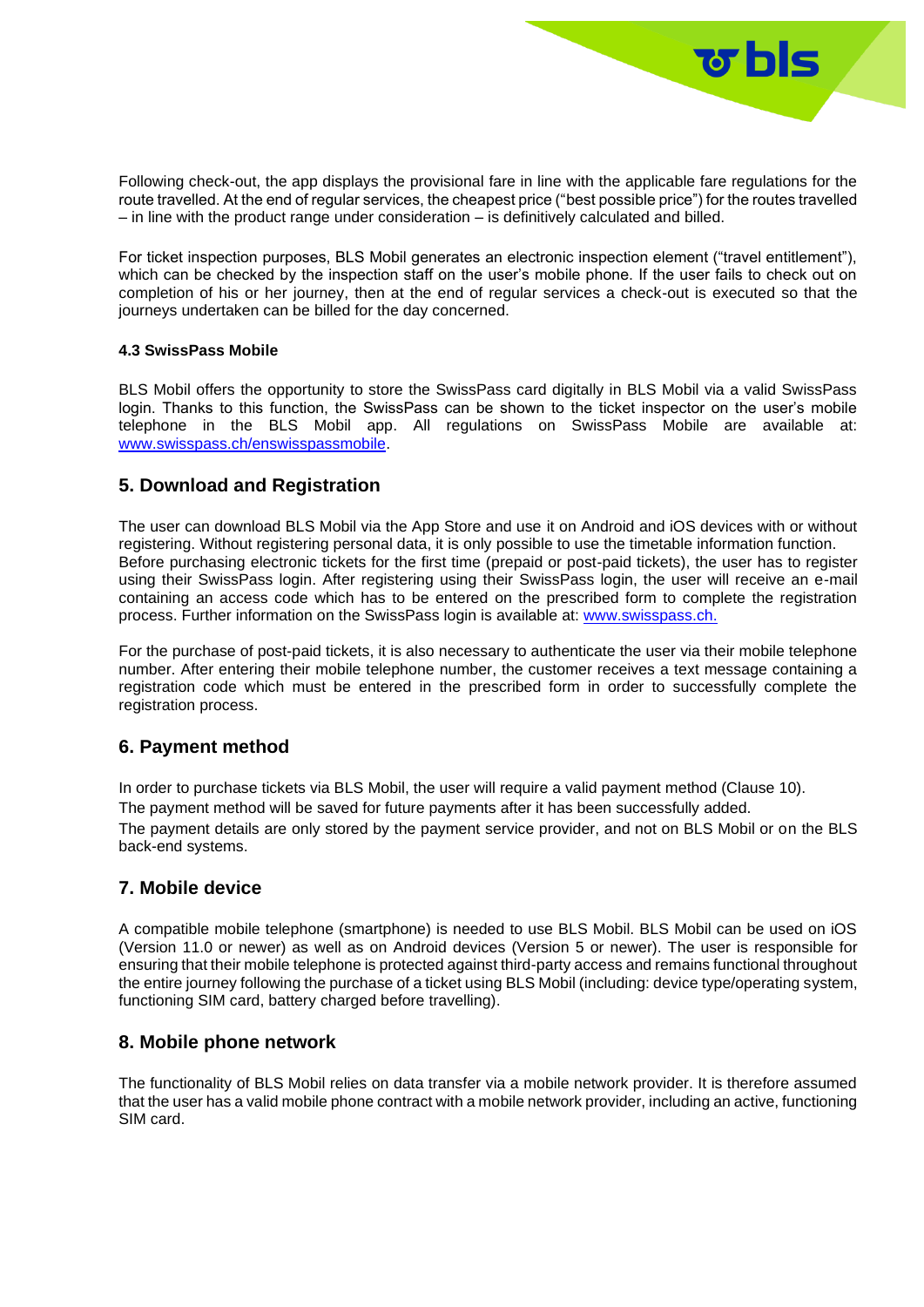

# **9. Smartphone location services**

The use of BLS Mobil does not require the activation of the smartphone's location services. To use of the postpaid ticketing function, however, active location services are required. Instead, to calculate the fare in line with applicable fare regulations, the location of the mobile phone is determined periodically between check-in and check-out using the mobile phone's location services. At the latest by the start of the journey, the user will need to have activated location services in his or her mobile phone settings. Between check-in and check-out, the user is required to keep his or her mobile phone switched on and in a functional state as regards use of the app. In particular, users must not restrict the mobile phone's transmission-readiness in respect of mobile data usage and its location services as otherwise they will not be in possession of a valid postpaid ticket.

However, the smartphone's location services do provide additional advantages when searching for timetable information from the user's current location. Regarding the activation of location services, please see the respectively valid GTC of e.g. Apple Inc, Cupertino, California, USA.

# **10. Payment procedure and billing**

In its capacity as operator of the BLS Mobil App, BLS Ltd accepts all payment methods listed at [www.bls.ch/en/mobil.](https://www.bls.ch/en/fahren/fahrausweise/verkauf/online-mobile/bls-mobil)

The user must ensure that the selected payment method contains a sufficient limit to cover their purchases, and that the payment method is not blocked.

### **10.1 Prepaid ticket purchase**

The payment will be taken at the time of the ticket purchase using the payment method stored in BLS Mobil.

#### **10.2 Postpaid ticket purchase**

At the end of regular services every day, the fare calculated by BLS Mobil for the user's journeys is automatically charged to the user on his or her stored means of payment. If payment cannot be collected (for example because of a blocked credit card), the BLS Mobil service will be blocked for the user (check-in not possible).

### **11. Mobile data charges**

Depending on the mobile phone tariff being used, data transfer charges may arise when downloading and using BLS Mobil. The extent of the charges depends on the user's contract with the respective mobile network provider. These charges will be invoiced to the user directly by their network provider.

### **12. Licence**

BLS Ltd retains all copyrights and intellectual property rights associated with BLS Mobil; BLS Ltd and FAIRTIQ retain all copyrights and intellectual property rights associated with post-paid tickets. With the installation of BLS Mobil, BLS and FAIRTIQ (in relation to post-paid tickets) grants the user a single, nontransferable, non-exclusive licence for the appropriate use of BLS Mobil. BLS Mobil may not be copied, nor may the user grant sublicences or any other rights pertaining to BLS Mobil to third parties in any other form. Neither the content of BLS Mobil nor any related material which forms a component or element of the content may be modified, altered, adapted, deconstructed, reverse-engineered (determination of the source code), corrected or publicised. There is no entitlement to the usage of BLS Mobil.

### **13. Termination**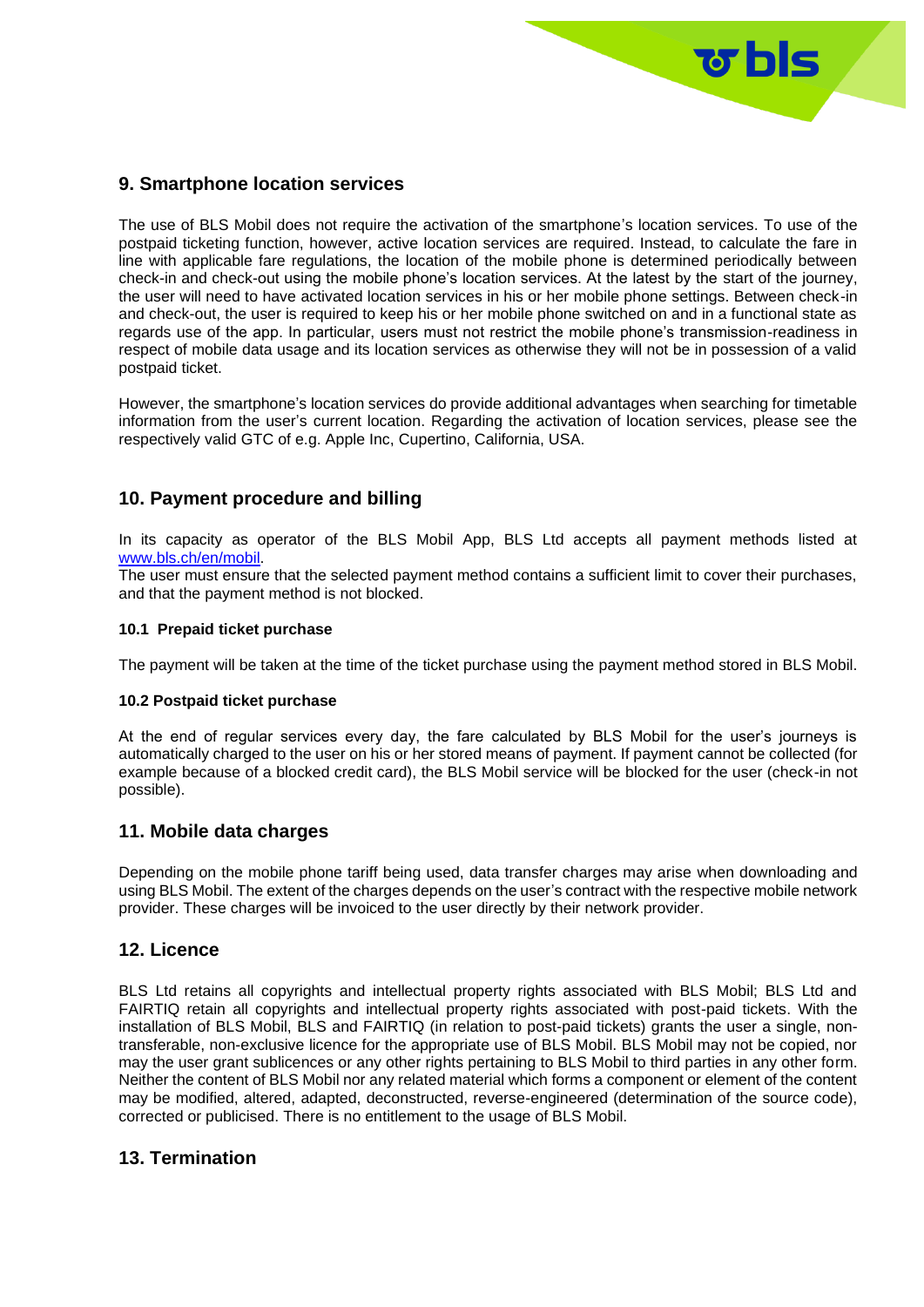BLS AG and its partner FAIRTIQ (in relation to post-paid tickets) can terminate the licence agreement with the user at any time and has the right to remove BLS Mobil from the market at any time. BLS AG respectively FAIRTIQ also reserve the right to block individual users from using BLS Mobil in justified instances (e.g. in the event of misuse).

<u> छ bls</u>

# **14. Liability**

BLS AG has the right to alter the information contained in BLS Mobil at any time. It is the express responsibility of the user to ensure that their mobile telephone is protected against unauthorised access. Any liability on the part of BLS AG respectively FAIRTIQ relating to the content, functionality and use of BLS Mobil, including liability for malware, is excluded to the extent permitted by law. If BLS Mobil or parts thereof becomes fully or partially non-functional due to technical reasons, and purchasing an (electronic) ticket is therefore not possible, BLS Ltd and/or FAIRTIQ accept no liability for any resulting damages.

### **15. Data protection provisions**

BLS AG respectively FAIRTIQ adhere to the European and Swiss data protection laws when handling personal data; in particular, please also see Clause 9 (directive on the handling of personal and customer data) in the General Passenger Tariff T600 of the VöV.

The specific data protection regulations governing the use of the BLS Mobil app can be found in sections 16 to 18 below. All further information regarding data protection at BLS can be found in our data protection policy at [www.bls.ch/Datenschutz.](https://www.bls.ch/en/pages/nutzungs-und-datenschutzbestimmungen)

# **16. Data gathering and its intended purpose**

Where post-paid tickets are concerned, BLS Ltd and FAIRTIQ (on behalf of BLS Ltd) only enter and process such data insofar as they are required for the use, operation and support of BLS Mobil and the purchase of electronic tickets via BLS Mobil (personal data and travel data). Data are shared with BLS AG respectively FAIRTIQ service providers (billing providers) and payment-method providers (only for billing purposes) where required for the operation of BLS Mobil. No data are shared with additional third-party companies. BLS AG respectively FAIRTIQ and its service providers use appropriate security systems to protect the data against foreseeable risks. Furthermore, personal data in anonymised format as well as statistical data (e.g. sales, number of journeys undertaken) are used by BLS AG respectively FAIRTIQ for the purposes of further developing and improving BLS Mobil. For billing purposes, the electronic tickets purchased with BLS Mobil for public transport services are registered with BLS AG respectively FAIRTIQ. Post-paid tickets are electronically and centrally registered by FAIRTIQ.

To the detection of abuse BLS Ltd and FARITIQ can use the ticket monitoring data KoServ (personal data, collected by SBB). Additionally, anonymized travel data which indicate an abuse can be examined via Microsoft Azure. A conclusion on the user is only possible after the examination and only by the BLS Ltd respectively FAIRTIQ.

To help us optimise the app, anonymous tracking data will be collected during use and passed on to a thirdparty service provider. Also, anonymous crash data regarding technical faults will be collected and passed on to a third-party service provider with a view to technical improvement of the app.

By using BLS Mobil, the user agrees to this data processing.

User data is neither used by BLS Ltd nor FAIRTIQ for marketing purposes, such as newsletter advertising.

# **17. Personal data**

Before the first ticket can be purchased, the user must create a customer account. For this purpose, the user enters their gender, surname, first name, address incl. country, date of birth, payment method and e-mail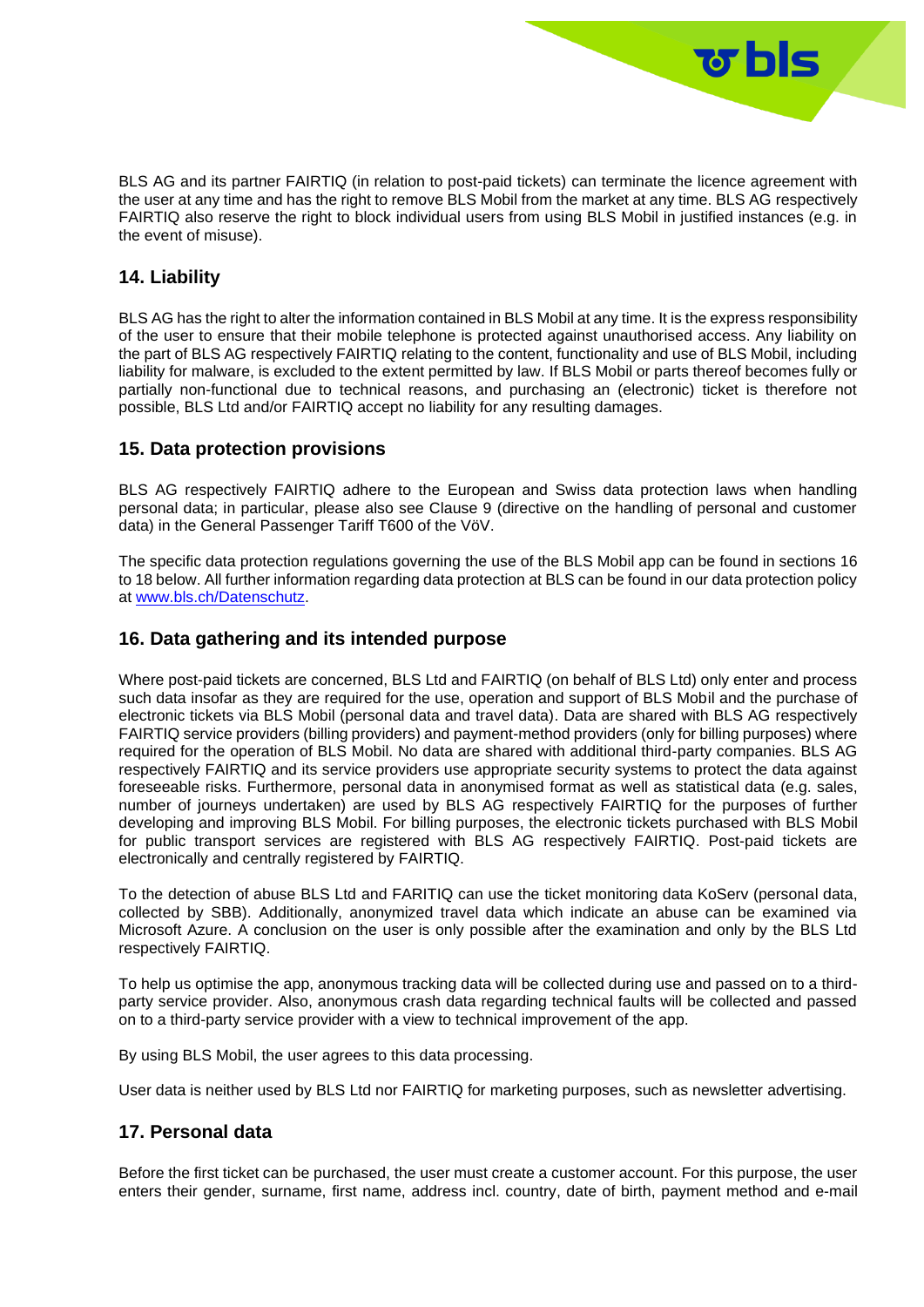

address. For the purchase of a post-paid ticket, authentication via your mobile phone number is also requested.

The data is stored in the customer account with BLS LTD respectively FAIRTIQ and used for the purposes of customer support, billing and subsequent monitoring, as well as for giving the customer's consent to receive marketing information. The user can demand that BLS Ltd respectively FAIRTIQ delete their personal data in the event that they uninstall BLS Mobil and/or no longer wish to use the app to purchase tickets. They must visit [www.swisspass.ch](https://www.swisspass.ch/oevlogin/login) to contact SwissPass if they want their SwissPass login data to be deleted.

# **18. Travel data with the postpaid ticketing function**

Travel data consists of route and fare information that is identified by BLS Ltd respectively FAIRTIQ on the basis of completed check-in and check-out information (stop, time, device ID number), the location data collected during the journey using the mobile phone's location services (supported by Wi-Fi, GPS, etc.), and the travel options (timetable). The travel data is used to calculate the travel completed using the postpaid ticketing function (route search; zone calculation) and the fare, for support in the event of a user complaint and for the subsequent investigation and prevention of instances of misuse. Thanks to the travel data, the user can also be shown potential areas for savings based on his or her travel behaviour.

After one year, the travel data will either be deleted or used, in anonymised form only, for gaining knowledge in relation to route-finding and route determination (to aid the further development of the BLS Mobil app).

# **B PROVISIONS CONCERNING TARIFFS**

### **19. Purchase of prepaid tickets**

#### **19.1 Types of ticket**

The following tickets can be purchased using BLS Mobil in accordance with the respectively valid tariffs (Clause 18.3.1 below):

- Single tickets for journeys within Switzerland in accordance with the regulations governing direct travel (DV), including special tickets
- City tickets and city-city tickets
- Half-Fare day ticket and half-fare 9 am ticket.
- Supersaver tickets
- Single tickets, multiple-journey tickets and day tickets for the following fare networks: Please see [www.bls.ch/mobil](https://www.bls.ch/en/fahren/fahrausweise/verkauf/online-mobile/bls-mobil)

The purchase of tickets at group rates is not possible

#### **19.2 Fares with prepaid ticket**

The ticket price is based on the tariffs for direct transport (DV) tickets or those of the fare networks, and on the choice between first and second-class tickets, with or without Half-Fare travelcard.

BLS Mobil informs the user of the ticket's purchase price before initiating the purchase.

#### **19.3 Validating multi-trip tickets**

Journeys on a multi-trip ticket are deemed equivalent to single and fare network tickets from the corresponding tariff level. The provisions of subsection 21.4.1 apply to validated journeys on a multi-trip ticket.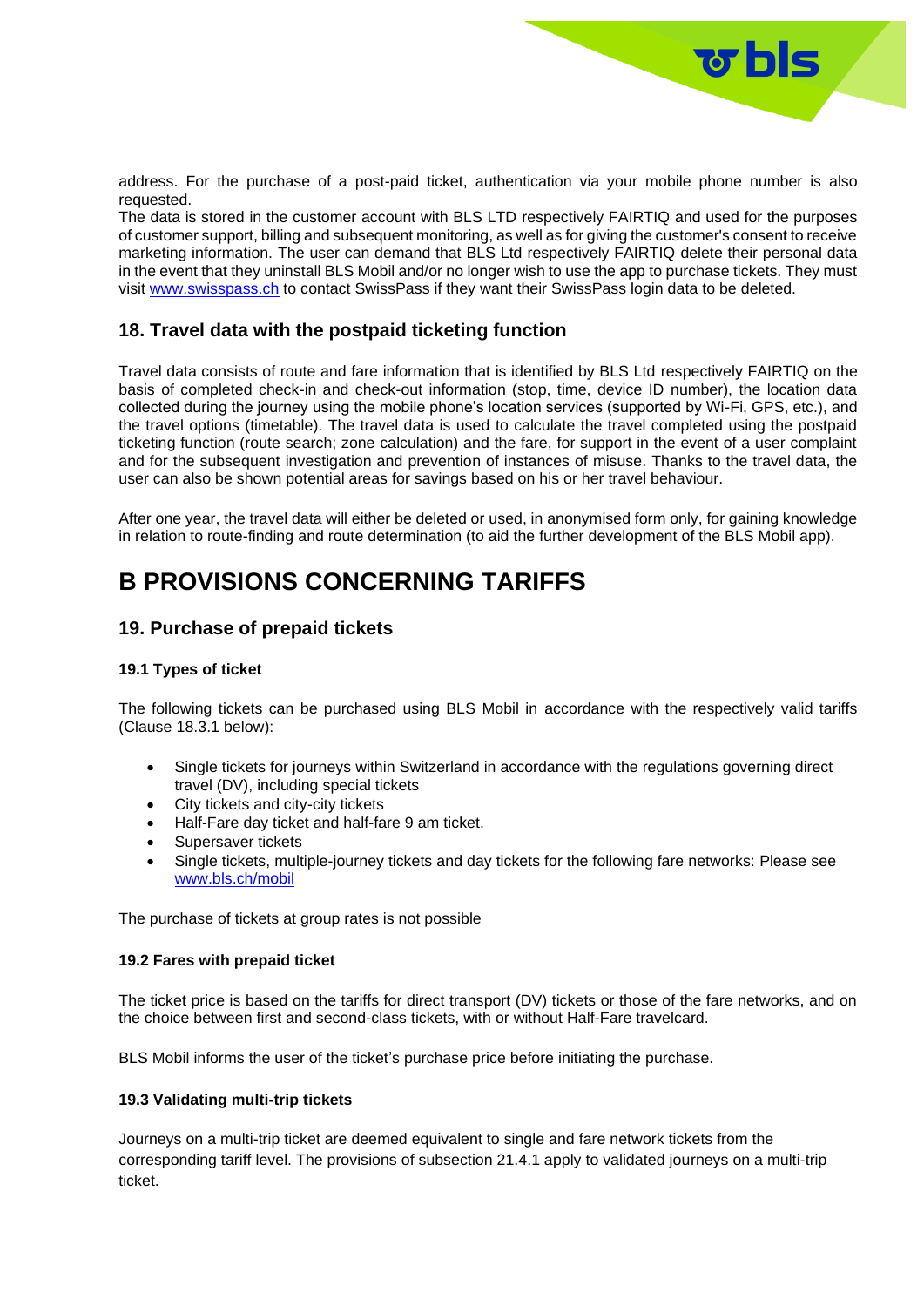

The point of departure is determined by the customer when he/she validates the multi-trip ticket. If the GPS function is switched on, it suggests the closest departure stop to where the customer currently is. The customer can also enter the point of departure manually, but it must match the actual departure stop.

# **20. Purchasing post-paid tickets**

### **20.1 Types of ticket**

The following post-paid tickets can be purchased with the aid of the BLS Mobil app, based on the currently valid fare prices of "Direkter Verkehr Schweiz" (DV = Direct Transport Switzerland) and Swiss fare networks:

- Individual DV tickets
- 1-day travelpasses for the Half-Fare travelcard in DV
- Individual network tickets of all Swiss fare networks
- One-day network travelcards of all Swiss fare networks

### **20.2 Check-in and check-out with the postpaid ticketing function**

When the postpaid ticketing function of the BLS Mobil app is used, ticket purchase and validation no longer take place in the traditional sense. Immediately prior to starting a journey, the user uses the app to perform a check-in at the stop and immediately after the journey uses it to complete a check-out at the stop. BLS Mobil will recognise the stop based on the location data. If for technical reasons a different stop is shown than the one actually being used, the user can correct this by selecting the correct stop from the picklist.

A successfully completed check-in is communicated on the mobile phone's display with the display of the starting location, ticket and mode of transport. For inspection purposes, a corresponding inspection element (travel entitlement) will be available.

A successfully completed check-out is shown on the mobile phone's display with the display of the starting location, the disappearance of the mode of transport and a thank-you message. If no check-out takes place, a system check-out will be performed at the end of regular services. In this case, the stops recorded by BLS Mobil will be used to calculate the fare. No reimbursement can be paid for any higher fare that may be incurred as a result of this process.

The maximum fare (1st or 2nd class) for Half-Fare travelcard holders will be no higher than the price of one day ticket per day. For users without a Half-Fare travelcard, there is no set maximum fare per day (for direct transport products)

If a check-in or check-out cannot be performed for technical reasons, the user should contact BLS Ltd customer service by telephone or using the contact form. Any lack of functionality in respect of the app does not, however, entitle the user to start a journey without a valid ticket.

#### **20.3 Verification with the postpaid ticketing function**

The user of the BLS Mobil postpaid ticketing function is required to verify whether his or her journey (checkin and check-out stops) was recorded accurately, and to correct any inaccurately recorded check-in stops prior to starting the journey or any incorrectly recorded check-out stops during the journey. BLS Ltd reserves the right to verify a user's manually corrected journey and to exclude that user from using the app if there is a suspicion of misuse.

#### **20.4 Changing between services with the postpaid ticketing function**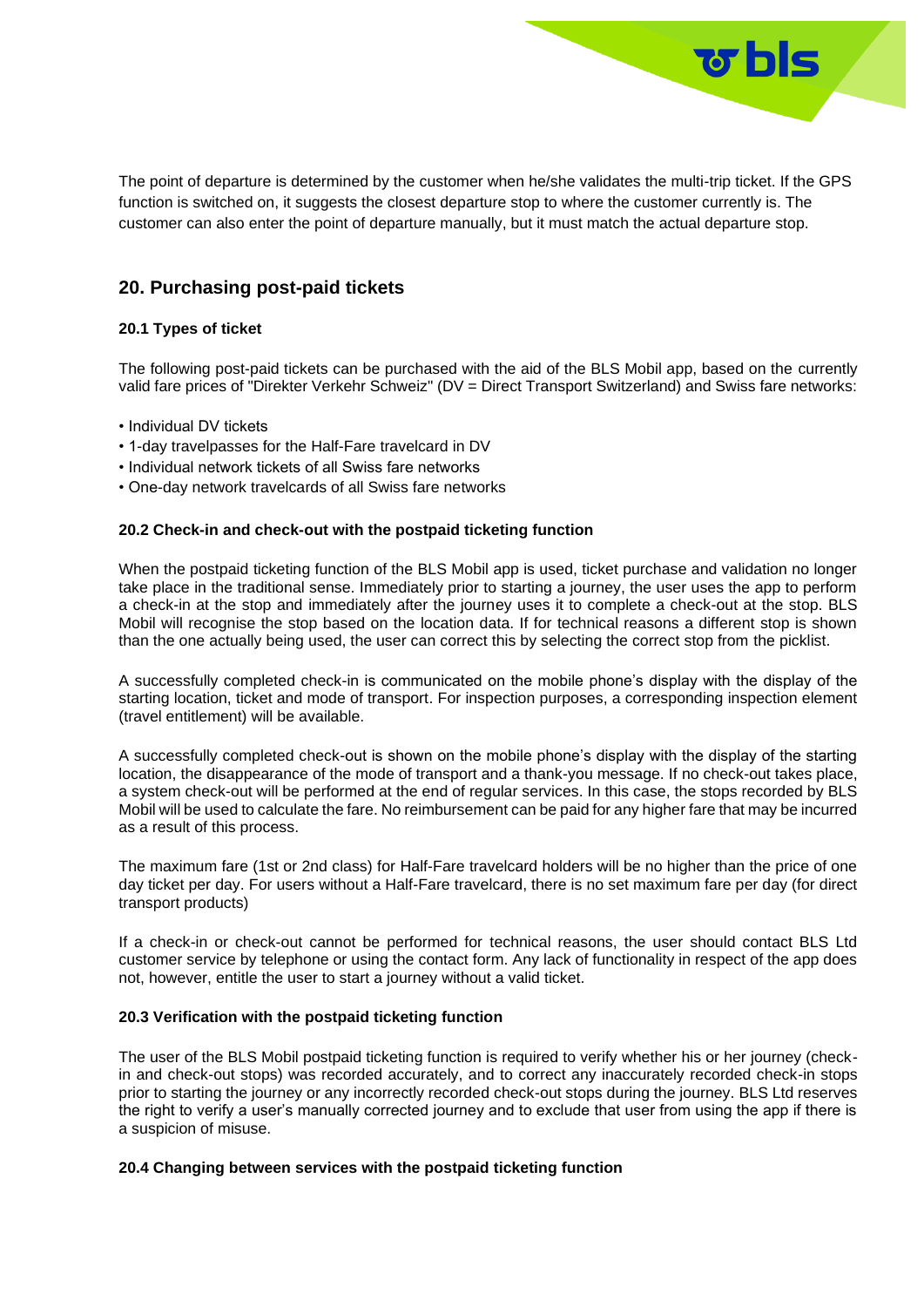

For a direct change, it is understood that the user will make use of the next possible connection. For direct changes within the area of validity, check-in and check-out are not necessarily required. If the break of journey is not for the purpose of changing services, then the user must check out and then check in again on continuing his or her journey.

#### **20.5 One or more tickets per passenger**

The BLS Mobil postpaid ticketing function can only be used for the user's own journeys. The user cannot therefore use the postpaid ticketing function to purchase tickets for fellow passengers, dogs or bikes, to transfer tickets or to forward them to another mobile telephone. The (electronic) ticket is valid from the time at which check-in takes place up to and including the time at which check-out takes place.

#### **20.6 Post-paid ticket price**

The (electronic) ticket and the effective fare for a journey undertaken using the BLS Mobil postpaid ticketing function are identified on the basis of the check-in and check-out, the travel data collected and the fare regulations for the product range concerned.

After each journey, the fare calculated is shown on the mobile phone display and at the end of regular services is billed to provider of the means of payment, with the provider charging the user directly. If more than one journey is undertaken per day, the fare calculated for each journey and as a total will be shown on the mobile phone display.

### **21 Best possible price with the postpaid ticketing function**

#### **21.1 Fares**

As long as not stated otherwise in the current General Terms and Conditions, for the price calculation of (electronic) tickets using the BLS Mobil app, the following fares apply as per the currently valid version of the price list, inclusive of the fare and other terms listed therein:

#### **21.1.1 for prepaid tickets**

The T600 general passenger tariff of the Swiss public transport enterprises applies. The tariff information and regulations of associations or public transport companies participating in the valid range of the app are available and can be consulted by contacting the respective provider, e.g. by visiting a staffed sales office, or online.

When calculating fares, BLS Mobil only takes into consideration the scheduled stops in the area covered by the app. Separate tickets must be purchased for travel beyond the area covered by the app.

#### **21.1.2 for post-paid tickets**

The T600 general passenger tariff of the Swiss public transport enterprises applies. The tariff information and regulations of associations or public transport companies participating in the valid range of the app are available and can be consulted by contacting the respective provider, e.g. by visiting a staffed sales office, or online.

#### **21.1.3 Fare information**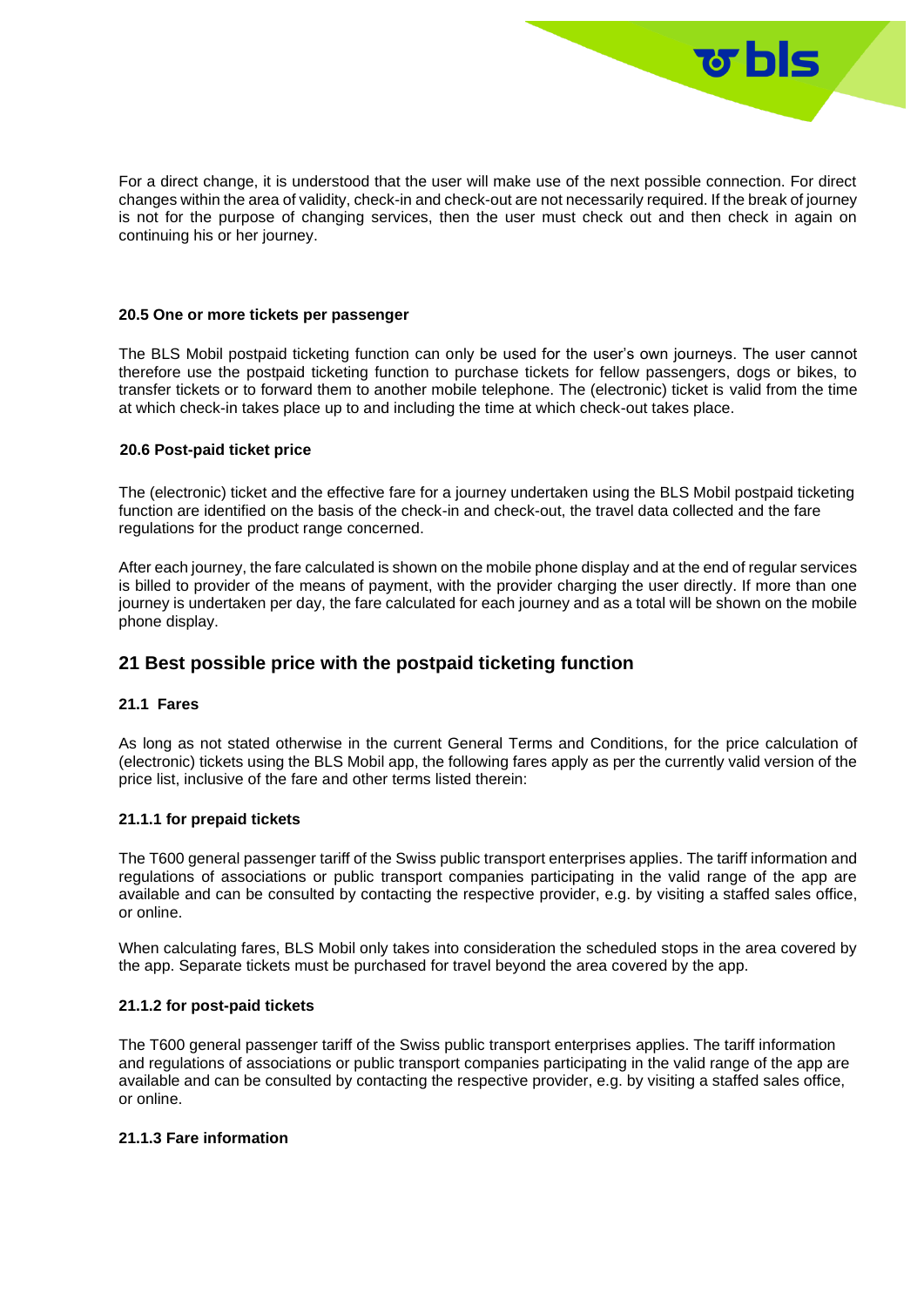The relevant fare information can be viewed both at manned ticket offices in the network areas of the transport companies involved, as well as online at [www.voev.ch](https://www.voev.ch/de/Service/Tarife-DV/Aktuelle-DV-Tarife) or the websites of the particular transport companies and fare networks.

ष bls ।

### **21.2 The BLS Mobil postpaid ticketing function**

For any journeys across more than one network undertaken by users with a Half-Fare travelcard, the BLS Mobil postpaid ticketing function automatically takes into account the day ticket fare (1st or 2nd class) if the price of the day ticket is lower than the total of all single journeys within the area of validity.

If on a particular day only journeys within one network are undertaken, a day ticket for that network is automatically taken into consideration if the price of the day ticket is lower than the total of all single journeys (with and without a Half-Fare travelcard).

Fare calculation takes place at 03:59 hours (billing period: 04:00 to 03:59 hours of the following day).

#### **21.3 Purchasing tickets before boarding**

The user must purchase an individual ticket before boarding (prepaid ticket), validate a multiple-journey ticket or check in (post-paid ticketing function) before boarding. After boarding, tickets purchased using the BLS Mobil app become invalid. Before boarding, you must have completed the purchase or check-in procedure in its entirety. This is considered as being completed as soon as the individual ticket is available in the BLS Mobil app on the mobile phone. Before boarding, the user is obliged to make sure that they have the ticket to hand and that their mobile phone is sufficiently charged and operational.

#### **21.4 Validity**

#### **21.4.1 Period of validity of prepaid tickets**

The purchased ticket is valid for the day defined as the date of travel when purchasing the ticket. When purchasing fare network tickets, additional time restrictions in accordance with the specific tariffs must be observed (e.g. a validity of 30 to 60 minutes). It is not possible to subsequently change or exchange purchased tickets. The earliest period during which tickets can be purchased with BLS Mobil is 60 days before the journey; shorter periods may apply when purchasing tickets for the fare networks.

The validity period of a multi-journey ticket is three years, for each individual trip the above regulations apply.

#### **21.4.2 Period of validity of postpaid tickets**

The post-paid ticket acquired using the check-in facility is valid for the entire journey, in other words from check-in to check-out.

#### **21.5 Ticket inspection**

When prompted to do so by the ticket inspector during a ticket inspection, the user must launch the BLS Mobil app and display the digital ticket. If the user has a SwissPass (incl. Half-Fare travelcard and/or regional travelcard), it must be either presented digitally on their mobile telephone or in the form of the card itself. The user must show the ticket inspector the data displayed on the mobile telephone for the purpose of ticket inspections. If prompted, the user must hand over their mobile telephone to the ticket inspector so they can check the ticket's inspection elements and display levels. The ticket inspector is authorised to operate the mobile telephone in order to carry out an appropriate inspection. As part of the ticket inspection and upon being prompted, the user may be required to prove their identity by providing an official photo ID.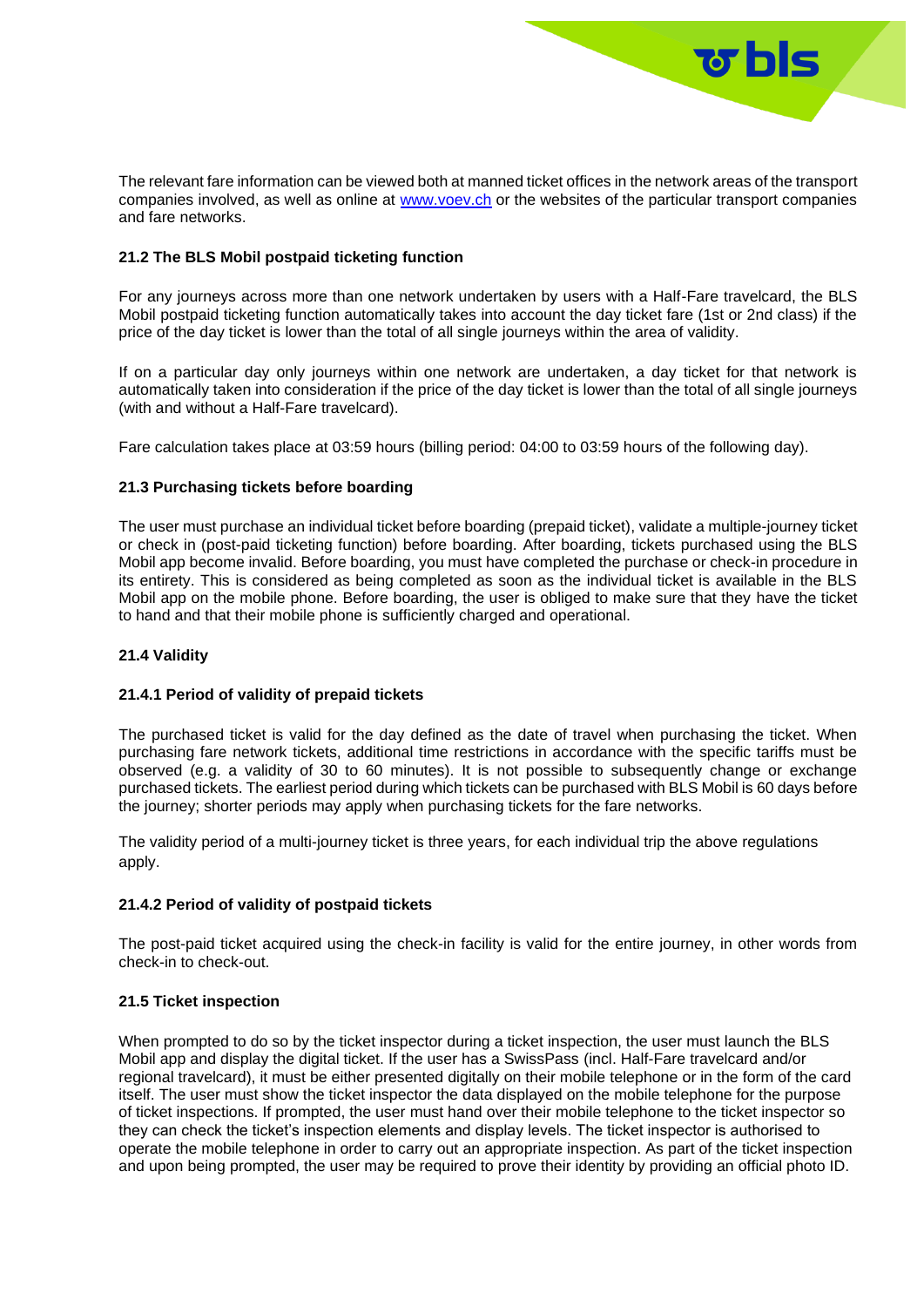When validating a multi-trip ticket for fellow passengers, the customer must travel together with and in the immediate vicinity of the fellow passengers in question (the same start and end point). Fellow passengers who are not in the company of the customer with the valid electronic ticket on his/her mobile phone are travelling without a valid ticket.

<u>उ bls </u>

### **21.6 Partially valid tickets**

Passengers will be deemed to be travelling with a partially valid ticket if they can produce a ticket which is valid yet insufficient in one of the following ways:

- Missing change of class
- Travelling via a different route
- Ticket for the wrong customer group (concession instead of adult)
- Valid ticket between two stops on the route travelled
- Period of validity for a single ticket has been exceeded by no more than half the allotted time

Passengers with a partially valid ticket must pay the reduced surcharge and the reduced fare flat-rate in accordance with the regulations governing the respectively applicable tariff (of the fare networks or the VöV; see Clause 21.1 above).

#### **21.7 Invalid tickets**

If the user is unable to display the inspection element on BLS Mobil or if the inspection element cannot be checked due to the mobile phone not being up to date or functional (no existing mobile phone contract, no functioning SIM card, no battery, etc.), or due to an illegible display, the user will be treated as a passenger without a valid ticket.

The treatment of passengers without a valid ticket is regulated under the respectively applicable tariff of the fare network or the VöV (Tariff 600.5). The latter tariff also applies in the even that no separate regulation is in place at the fare network level.

#### **21.8 Misuse and forgery**

In the event of misuse or forgery, the regulations of the respectively applicable tariffs (of the fare network or the VöV; see Clause 21.1 above) apply. In such instances, BLS AG also reserves the right to block the offending user from using BLS Mobil.

#### **21.9 Refunds in the event of complaints with postpaid tickets**

Complaints about incorrect fare calculations by BLS Mobil with regard to postpaid tickets can be reported by the user to customer service within 12 months of the date of travel (Section 24). The difference will be refunded in cases where the fare was not calculated correctly and the user was charged through no fault of the user's own.

### **22. Changes to the tariffs and GTC**

BLS AG reserves the right to alter the information contained in BLS Mobil at any time. BLS AG can alter these GTC at any time. The fare networks and the VöV can alter the conditions of carriage and the tariffs at any time. Changes to these GTC become valid when the user accepts these in the course of an update of BLS Mobil or in any other form. If the user does not accept the GTC, they will no longer be able to use BLS Mobil. Changes to the conditions of carriage and the tariffs will become valid without the user's consent.

### **23. Applicable law and place of jurisdiction**